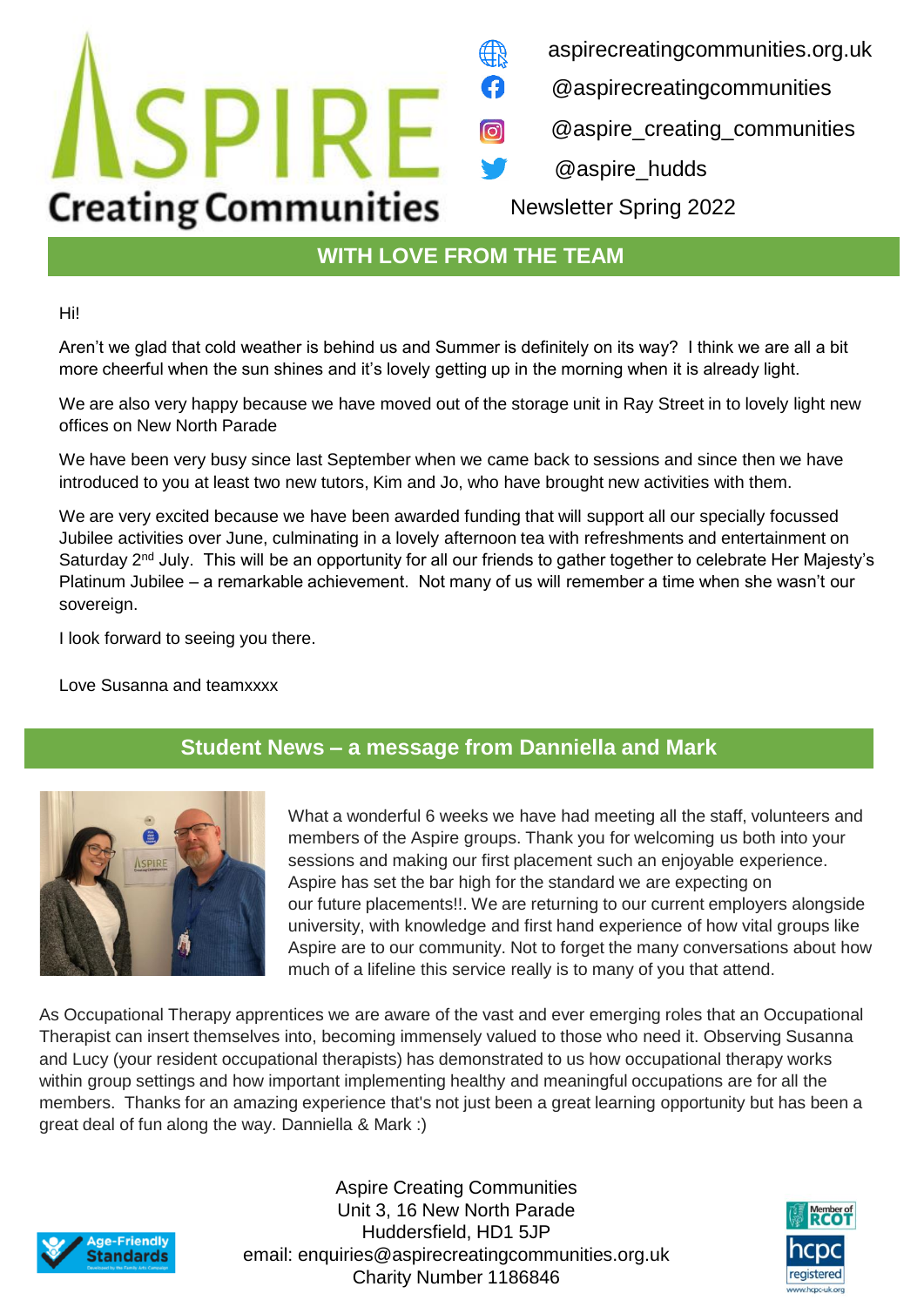### What We've Been Up To



What have we been doing? We've made birds and bunny bums, learned some Pilates, made and painted bowls, arranged flowers and just had a brilliant time













# **A HUGE THANK YOU TO OUR SUPPORTERS**

funded through





Supported using public funding by **ARTS COUNCIL** 

LOTTERY FUNDED ENGLAND

ONAL LOTTERY<br>ARDS FOR ALL GCOMMUNITY

**ne** community

Inspiring local giving...

the Joseph / Rank trust









WEvolve funding and support provided by the Ward Councillors from Huddersfield Central and North Place Partnerships